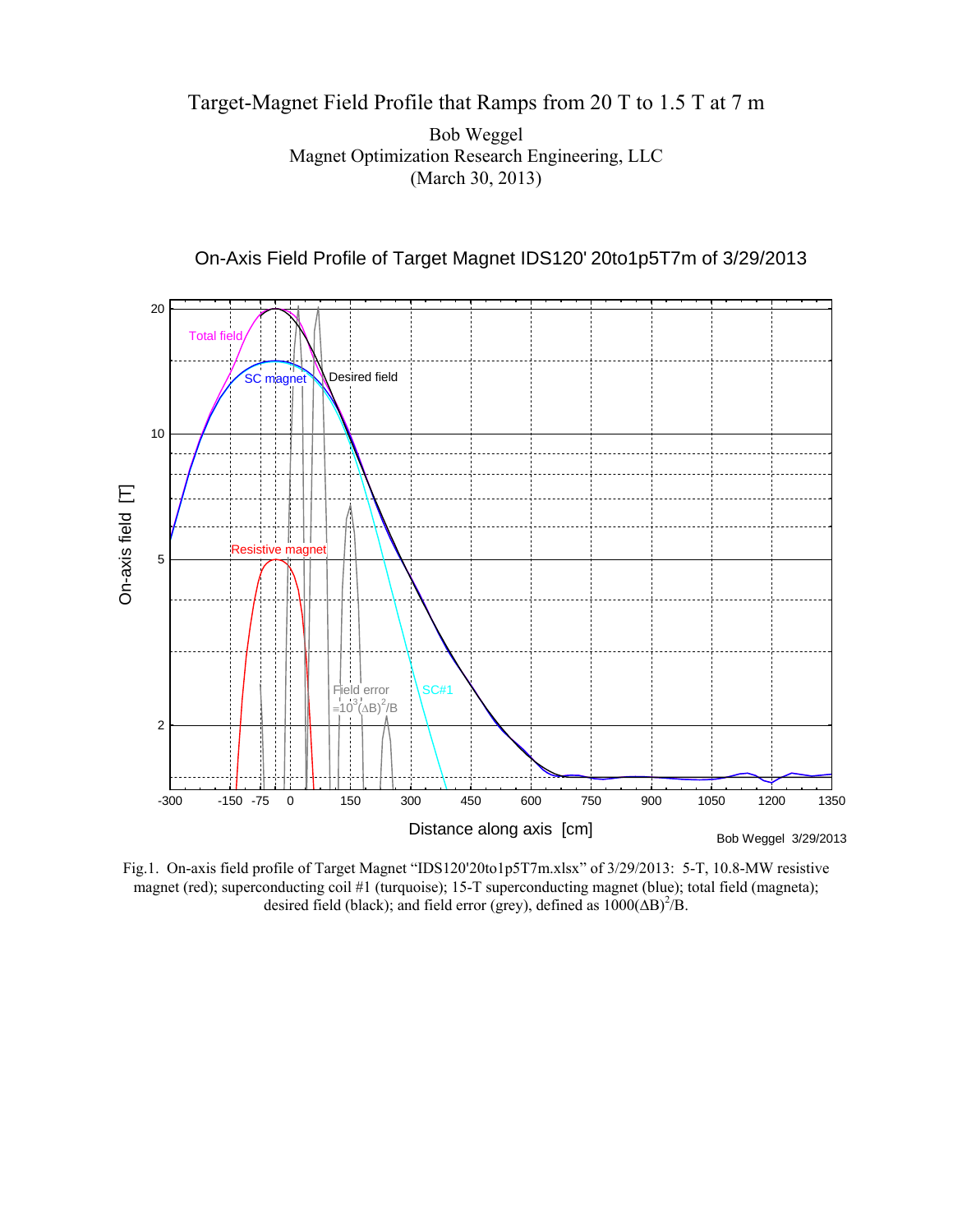| Current density j $\lambda_{\text{coil}}$ | kA/cm <sup>2</sup> | 2.078   | 1.665    | 1.513    | 1.393    | 1.294    | 1.911    | 3.453  | 4.137  | 4.359  |
|-------------------------------------------|--------------------|---------|----------|----------|----------|----------|----------|--------|--------|--------|
| Coil length                               | cm                 | 129.2   | 165.4    | 165.4    | 165.4    | 165.4    | 397.55   | 51.63  | 50.87  | 41.44  |
| Gap between coils                         | cm                 |         |          |          |          |          |          | 121.52 | 88.73  | 89.01  |
| Upstream end                              | cm                 | $-86.7$ | $-122.9$ | $-122.9$ | $-122.9$ | $-122.9$ | $-238.2$ | 280.9  | 421.2  | 561.1  |
| Downstream end                            | cm                 | 42.4    | 42.4     | 42.4     | 42.4     | 42.4     | 159.4    | 332.5  | 472.1  | 602.6  |
| Inner radius [cm]                         | 0.50               | 18.28   | 23.75    | 29.78    | 36.09    | 42.66    | 120.0    | 120.0  | 120.0  | 120.0  |
| Radial depth of conductor                 | cm                 | 4.760   | 5.318    | 5.579    | 5.815    | 6.031    | 79.63    | 16.501 | 8.069  | 7.945  |
| Outer radius [cm]                         | 50.0               | 23.04   | 29.07    | 35.35    | 41.90    | 48.69    | 199.63   | 136.50 | 128.07 | 127.94 |
| Maximum on-axis field                     | Τ                  | 20.00   | 18.83    | 17.77    | 16.78    | 15.86    | 15.00    | 4.89   | 2.74   | 1.82   |
| Current density j $\lambda_{\text{coil}}$ | kA/cm <sup>2</sup> | 4.570   | 4.588    | 4.548    | 4.680    | 4.716    | 4.715    | 4.715  | 4.715  | 4.715  |
| Coil length                               | cm                 | 78.10   | 358.62   | 30.00    | 20.00    | 467.14   | 20.00    | 20.00  | 467.14 | 20.00  |
| Gap between coils                         | cm                 | 70.00   | 17.86    | 17.86    | 50.00    | 17.86    | 17.86    | 40.00  | 17.86  | 17.86  |
| Upstream end                              | cm                 | 672.6   | 768.5    | 1145.0   | 1225.0   | 1275.0   | 1760.0   | 1820.0 | 1875.0 | 2360.0 |
| Downstream end                            | cm                 | 750.7   | 1127.1   | 1175.0   | 1257.1   | 1742.1   | 1780.0   | 1857.1 | 2342.1 | 2380.0 |
| Inner radius [cm]                         | 0.50               | 90.0    | 90.0     | 90.0     | 60.0     | 60.0     | 60.0     | 60.0   | 60.0   | 60.0   |
| Radial depth of conductor                 | cm                 | 2.658   | 2.403    | 8.474    | 4.214    | 2.449    | 6.302    | 6.302  | 2.449  | 6.302  |
| Outer radius [cm]                         | 50.0               | 92.66   | 92.40    | 98.47    | 64.21    | 62.45    | 66.30    | 66.30  | 62.45  | 66.30  |
| Maximum on-axis field                     | Τ                  | 1.51    | 1.48     | 1.53     | 1.51     | 1.51     | 1.53     | 1.51   | 1.51   | 1.53   |
|                                           |                    |         |          |          |          |          |          |        |        |        |

**Table I: Parameters of Target Magnet "IDS120'20to1p5T7m.xlsx" of 3/29/2013** 

The "desired field" in Fig. 1 is the inverse-polynomial B(u) =  $180/[9+37u^2(4-u^6)]$ , where  $u \equiv x/L$ ,  $x \equiv z + 37.5$  cm, and  $L \equiv 737.5$  cm. B(u) involves only even powers of u, and therefore is symmetric about u=0—i.e.,  $z = -37.5$  cm. The derivative, dB/du is  $53280u(u^2-1)[(u^2+1)^2-u^2]$ /  $(37u^8 - 148u^2 - 9)^2$ , which is zero at u = 0 and u = 1—i.e., x = 737.5 cm, or z = 700 cm.

A more general expression, likewise with zero slope at  $x = 0$  and  $x = L$ , is  $B(u) =$  $nB_0/[n+bu^2(n+2-2u^n)]$ , where  $B_0 \equiv B(u=0)$  and  $b \equiv [B_0/B(L)]-1$ . Its first derivative is n[2bu(2u<sup>n</sup>-n-2)+2bnu<sup>n+1</sup>]/[bu<sup>2</sup>(2u<sup>2</sup>-n+2)-n]<sup>2</sup>. The equation for the 2<sup>nd</sup> derivative is two lines long; that for the 3<sup>rd</sup> derivative takes five lines—rather inconvenient for analytic prediction of the paraxial field by a power-series expansion in Legendre polynomials.

A form more amenable to analytic differentiation is  $B(u) = B_0 - \Delta B(au^2 + bu^p + cu^q)$ , where the parameters q and p need not be integers but should both be greater than 2, if the field near u=0 is to be dominated by the quadratic term. The three parameters a, b  $\&$  c enable the expression to achieve at the end of the ramp not only the desired field and slope (zero), but also **zero curvature**. Figure 3 plots two illustrative field profiles.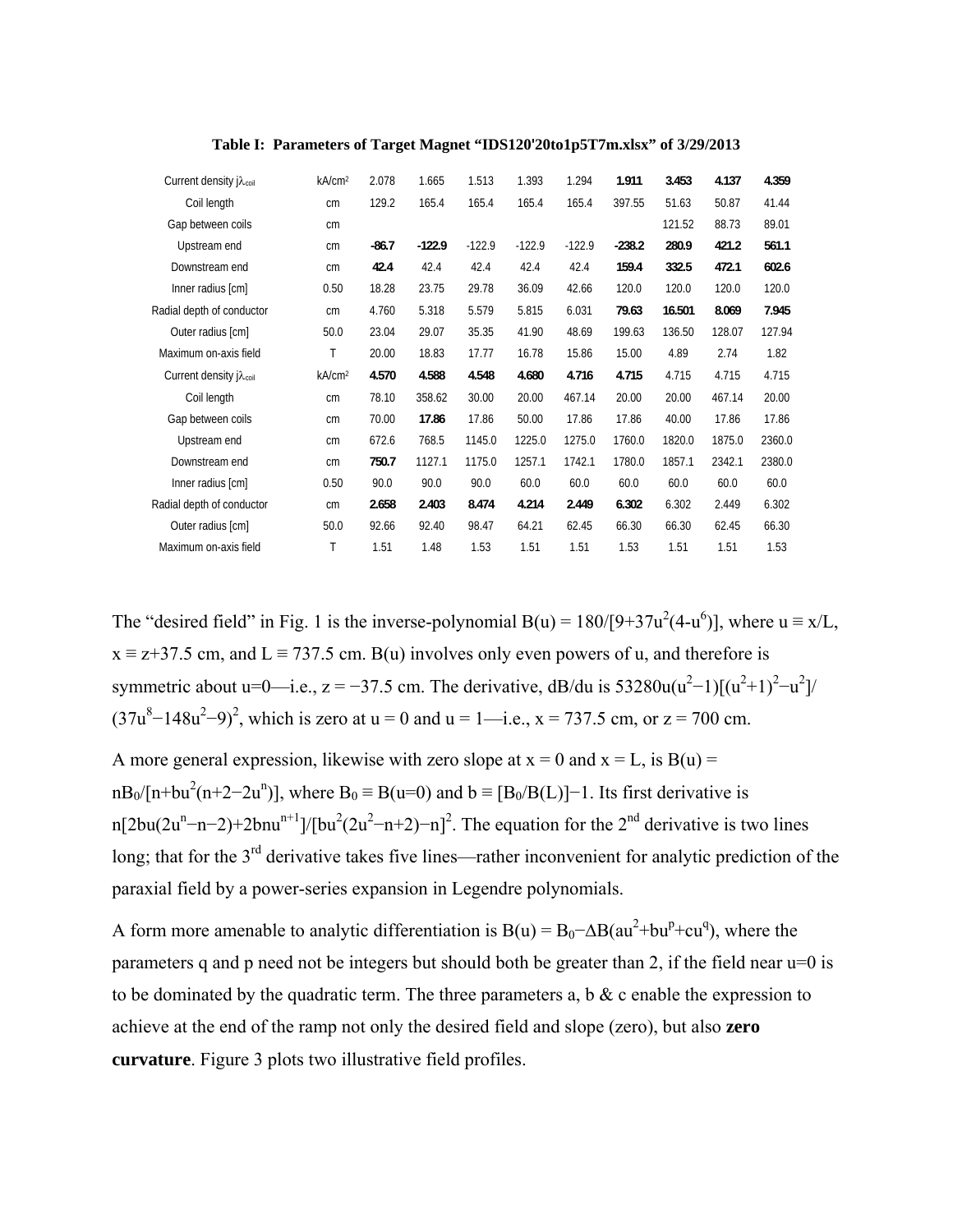

Fig. 2. Coil cross sections, and field magnitude & direction with B(r=0, z) = 20 T at z = -0.375 m, 1.5 T at z = 7 m.